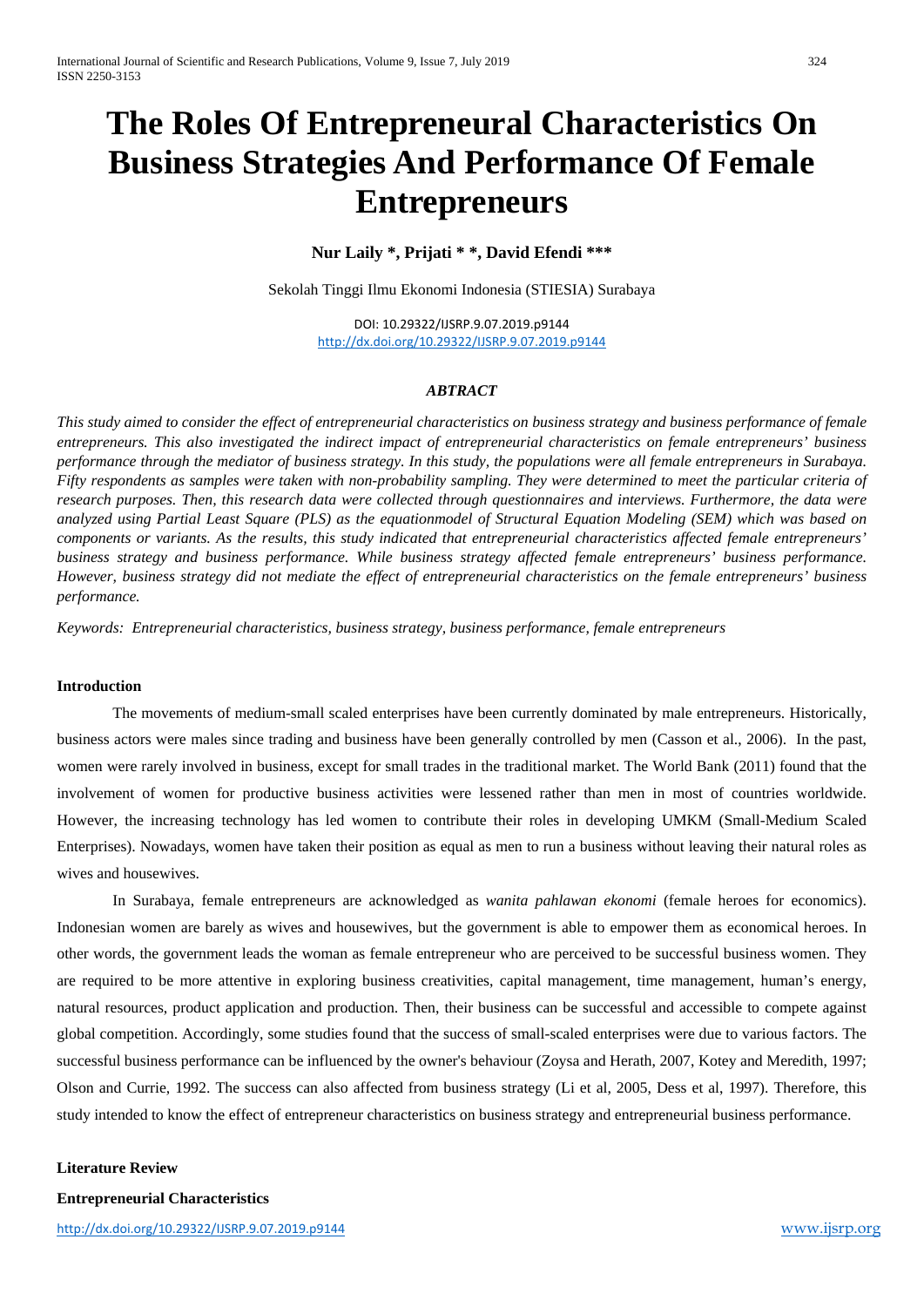The characteristics of entrepreneurs can be viewed from physical or personal traits. A characteristic of which a businessman contributes to success is the result of achieving motivation. While, the personal characteristics include desire for free, locus of control, creativity, risk-taking tendency (Rauch & Frese, 2005), and accomplishment needs (Rauch & Frese, 2005). Industrial, managerial, and entrepreneurial experiences along with other external factors positively affect business owners' or managers' success in running business (Davidsson, 1991). In particular, Hashim, Wifa, and Suliman (1999) argued that entrepreneurial characteristic of the owner or manager is in relation to a company's success. O'regan et al (2006) empirically proved that ownership is a key factor in overall business performance. Otherwise, Attahir (1995) assumed that the successful performance of a small business is determined by individual factor and environmental factor. A person may apply entrepreneurial characteristics, such as self-esteem, task orientation and outcome, risk-taking, leadership, originality, and future orientation. Only those who have entrepreneurial characteristics are able to act the entrepreneurship in their work (Meredith et al., 2000). In brief, high entrepreneurial characteristics positively affect the success of a business (Ardichvili et al., 2003).

## **Business Strategy**

Strategy is defined as the unified, broad, and integrated plans that relate a company's strategic superiority and environmental challenges. It is designed to ensure that the company's main objectives can be achieved through appropriate implementation within the organization. Referring to Strickland (in Winardi, 2004), organizational strategies involve business actions and approaches that are implemented by management in order to achieve a pre-defined organizational performance. However, McCarthy (2003) states that strategy is viewed less formal in small companies since the owners or managers are the key decision makers. Schindehutte and Morris (2001) prove that small companies usually have no written statements of business strategies. Theirs are concluded from the owner's or manager's behavior development patterns and the available resource allocation (Boohene, et al. 2008). The strategy implementation of small businesses obviously reflect to the individual purposes and desires of owners or managers who originally have personal values. The options to consider particular business strategies can be based on the owners' personal goals, wishes, and individual characters (Kotey & Meredith 1997; Olson & Currie, 1992 in Boohene, et al. 2008). Moreover, personal values that relate to proactive strategies are often referred to as entrepreneurial characteristics, including creativity, risk-taking, innovation, performance-oriented, mmbition, and independence (Hodgetts & Kuratko, 2001; Kickul & Gundry, 2002 in Boohene, et al. 2008). In contrast, the conservative strategies that refer to reactive types compromise values of equality, compassion, social protection and compassion (Kotey, 1994 in Boohene, et al. 2008).

# **Business Performance**

Business performance is a concept to measure the market achievement of a product. Each company generally concerns to know the market attainment of its products as the mirror of its success within business competition. Voss and Voss (2000) define business performance as efforts to fulfil a particular level of accomplishment, including the number of sales, number of subscribers, profit and sales growth. The simpler and more practical concept is conveyed by Ferdinand (2002) that good marketing performance involves three major measurements, such as: customer growth, sales growth, and market share that overall address to business profits. Moreover, Vanessa (2008) argues that the success of female home-based entrepreneurs is based on quality relationships with consumers, personal satisfaction, self-fulfillment satisfaction, ability to balance, and responsibilities between work and family. Within small-scaled businesses, the managers including the owners, employers, and investors operate their company as well as take various decisions independently (Suryana, 2001). They should have adequate abilities to formulate and implement effective strategies that can influence the survival or failure of small businesses (Boohene et. al, 2008). Thus, a company's performance is primarily determined with the strategies that are adopted by the managers (Covin, et al., 1990 in Boohene, et al. 2008). Literatures about strategy plans and business performance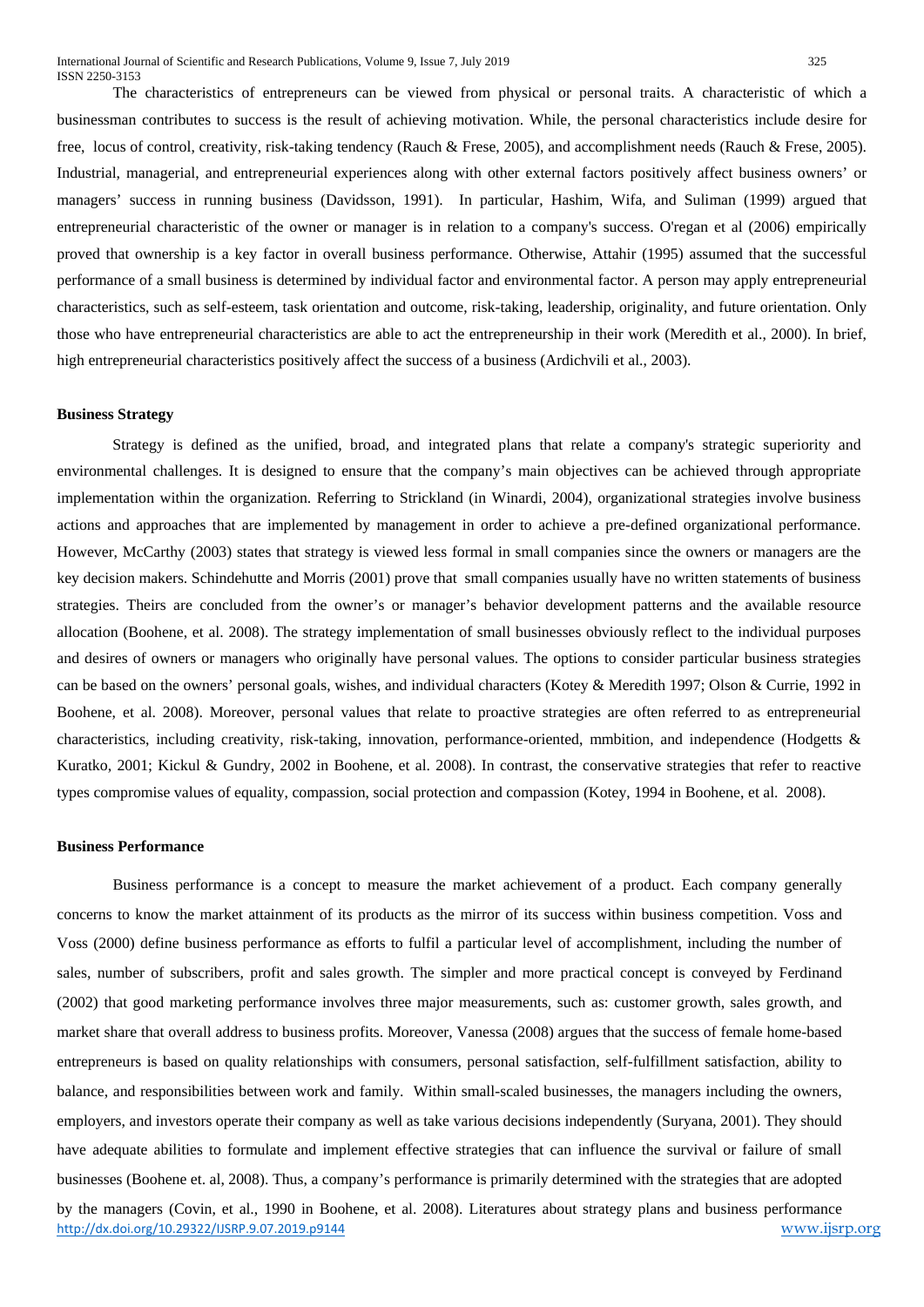indicate the different degrees of companies' performance. The companies which have invested time proactively to develop good strategies tend to demonstrate their higher level of business performance rather than those which provide less proactive on environment in developing business strategies.

## **Conceptual Framework**



 **Figure 1: Conceptual Framework**

## **Methodology**

This research applied survey method. The research data involved primary and secondary data. The primary data was collected by distributing questionnaires to get detailed information and problems being researched. The population of this study were female entrepreneurs of SMEs in Surabaya. The number of samples were 50 respondents who were taken with nonprobability sampling that provided different opportunities for each respondent and with purposive sampling technique that were taken with specified criteria. The samples were addressed to Small-Medium Enterprises (SMEs) that had an individual owned business with at least three employees and possessed legal or illegal entity. The SMEs had run for more than three years so their business performance could be indicated having particular degree of performance, business statuses, employees growth, and profit levels.

# **Research Variables**

In this study, the first variable is entrepreneurial characteristic. This is the value that is inherited on SMES. Its indicators refer to the concept of Meredith et al. (2000), including confidence, task-orientation and results, risk-taking, leadership, originality, and future orientation.

The second variable is business strategy. This is the ability of a business owner or an entrepreneur in analyzing external and internal environments within a company, strategy formulation, implementation of business plans to achieve the objectives of a company as well as to conduct evaluation to obtain feedback in formulating further strategies. The indicators follow the concept of Boohene et.al (2008), i.e. planning strategies, financial strategies, human resource strategies, operational strategies, and marketing strategies.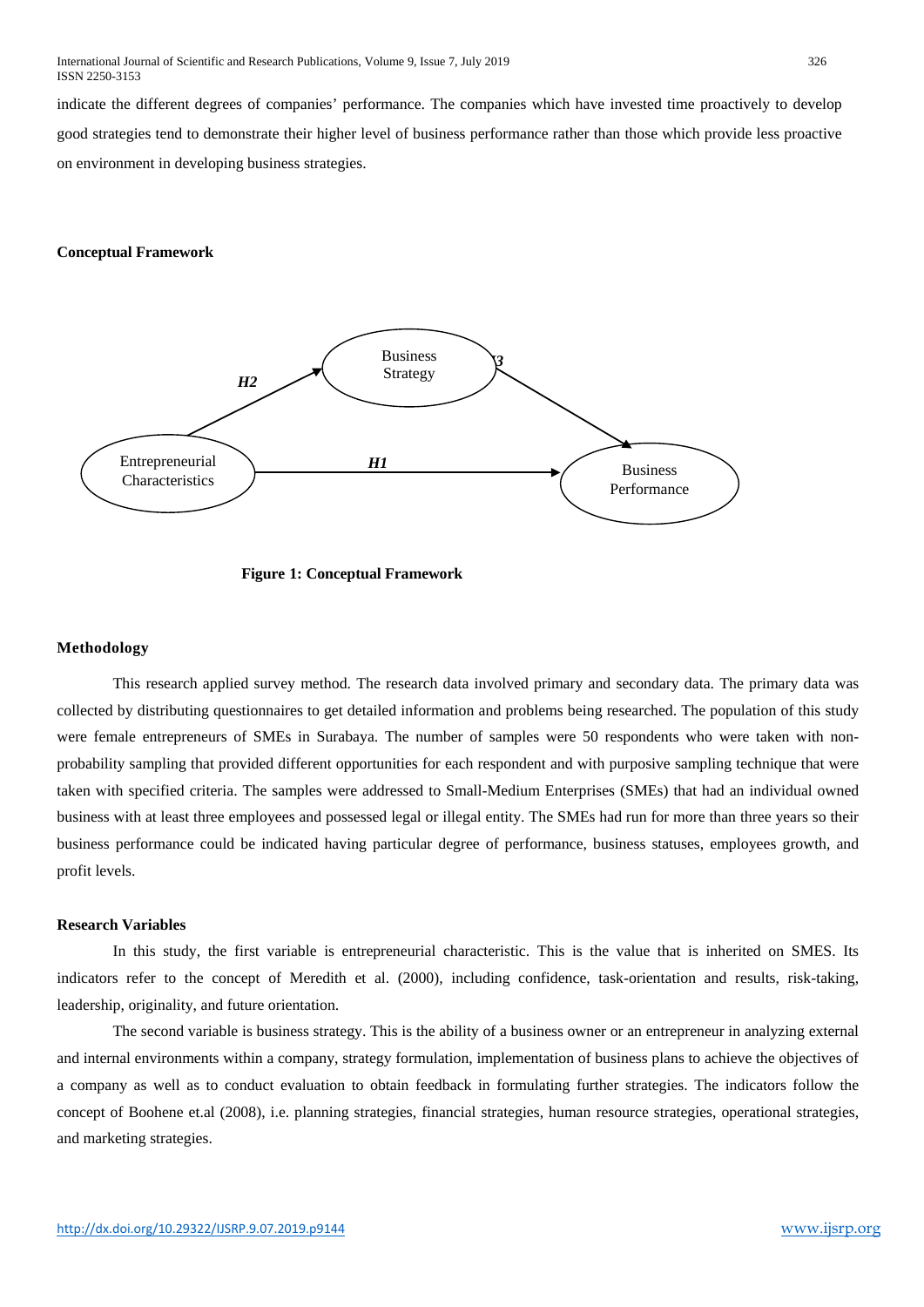The last variable is business performance. This refers to female entrepreneurs in the level of achievement within a certain period of time. The indicators refer to the framework of Ozer and Tinaztepe (2014), including the growth of customers, ability to dominate the market, ability to develop products, customer satisfaction, and company profits.

# **Analysis Technique**

In this study, data were analyzed using Partial Least Square (PLS). This technique refers to Structural equation Modeling (SEM), the equation models that are based on components or variants. According to Ghozali (2005), the goal of PLS is to assist researchers for prediction. Its formal model addresses latent variable as the linear aggregate of its indicators. The Weight estimation is to create score component on the latent variables that are gained from inner and outer models. While the indirect impact was tested using Sobel test.

#### **Results**

In this study, analysis of data applied Structural Equation Modelling (SEM) with Smart PLS (Partial Least Square) software. In the PLS Path Modeling, there are 2 models, including outer model and inner model.

# **Evaluation of Outer Model**

Convergent validity of a measurement model with reflexive indicator can be identified from the correlation between score of item/indicator with constructed score. Individual indicators are considered reliable if the coleration values are above 0.7. Nevertheless, the scale development phase, loading 0.50 to 0.60 is still acceptable (Ghozali, 2002:40). The results of correlation between indicators and their contracts can be concluded that the variable dimensions of entrepreneural characteristics, business strategy, and business performance are considered valid as a measuring instrument since each value convergent validity is above 0.5. Moreover, the construction of estimated model has been considered as discriminant validity when the value of AVE of each construction is greater than the correlation value between constructions. The AVE value that equals or above 0.50 indicates a good convergent. As the test results, this study found that the AVE value of enterpreneural characteristic variable (X) was 0.529; the business stategi variable (Z) was 0.558; and the business performance (Y) was 0.525. Obviously, the indicators of each construct converged with other items in one measurement at the critical limit of 0.5. While, the test results of composite reliability indicated that the value of the enterpreneur characteristic variable (X) was 0.870; the value of business stategi variable (Z) was 0.862; and the business performance variable (Y) was 0.844. Furthermore, this study then concluded that the overall constructions that were examined had met the criteria of composite reliability so that each construct was able positioned as research variables. In turn, this indicated that composites of entire variables had an adequate internal consistency in measuring the latent variables that could be used for further analyses.

## **Evaluation of Inner Model**

Inner models are often named as inner relation, structural mode, and subtantive theory that specify relationships between research variables (structural models). Testing inner model evaluates the relationships between latent constructions that were hypothesized in the study.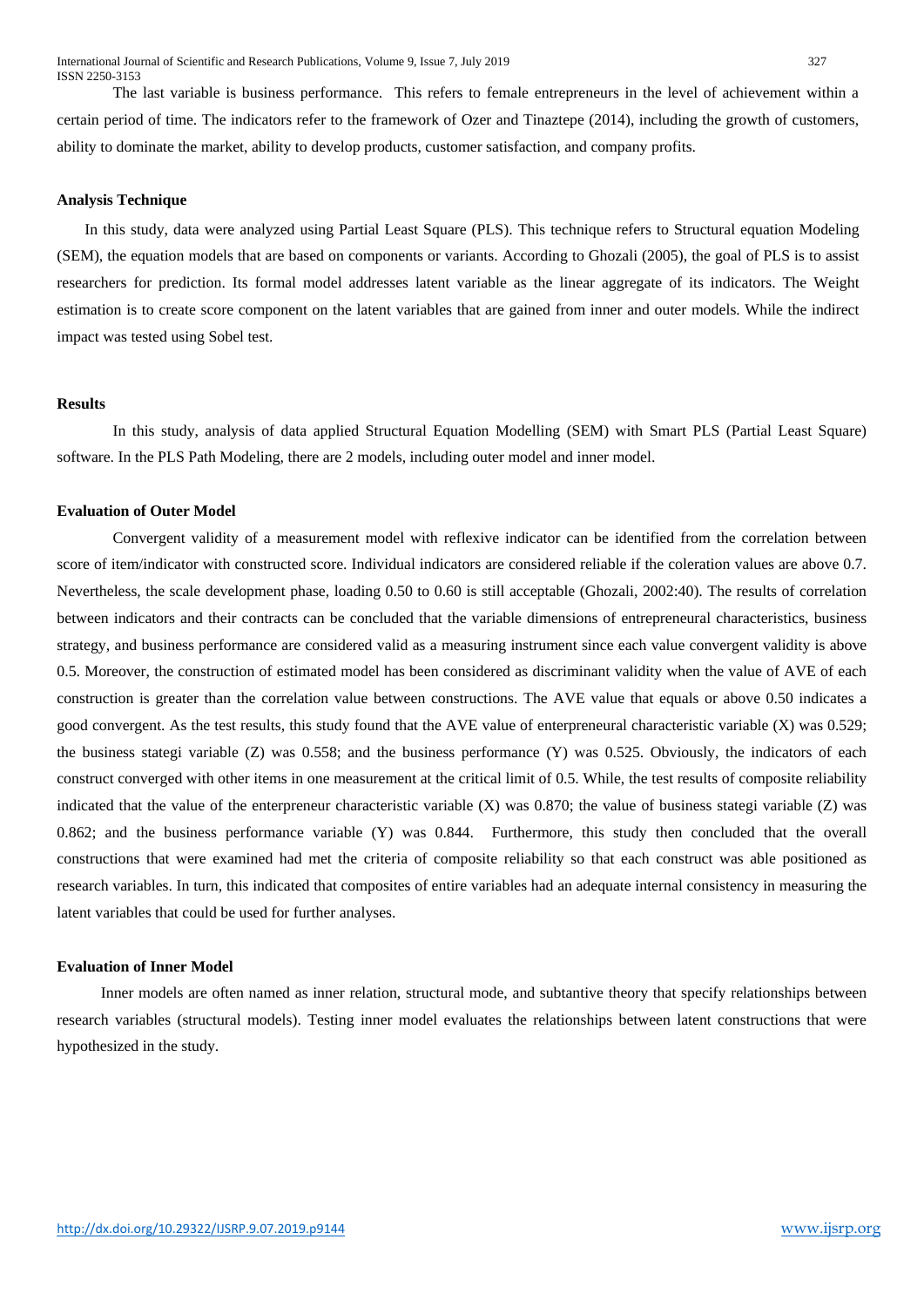

**Figure 2. Model of PLS Research**

Referring to the figure above, the value of inner weight demonstrated that the business strategy (Z) was influenced by the enterpreneural characteristics (X). Otherwise, the business performance (Y) was influenced with the enterpreneural characteristic (X) as well as the business strategy (Z) as proposed in the hypothesis testing.

# **Structural Model Testing (Inner Model)**

Assessing a model with PLS is started by looking at R-Square for each dependent latent variable. The changes of R-Square value can be used to assess the effect of particular independent latent variables on the dependent latent variables that have substantive impact. Then, the endogenous latent variables of structural model with R2 yield of 0.67 was indicated as "good" model, R2 of 0.33 as the "moderate" model, R2 of 0.19 as "weak" model (Ghozali, 2009). The output PLS is described below:

|                                    | <b>R-square</b> |  |
|------------------------------------|-----------------|--|
| <b>Entrepreneur Characteristic</b> |                 |  |
| <b>Business Strategy</b>           | 0.368           |  |
| <b>Business Performance</b>        | 0.421           |  |

|  |  | Table 1. R-Square Value |  |
|--|--|-------------------------|--|
|--|--|-------------------------|--|

Source: data primer diolah tahun 2018

The latent variable of characteristic of entrepreneur  $(X)$  that affected the business strategy variable  $(Z)$  in the structural model had a R2 value of 0368. This indicated that the model was "moderate". The latent variables of characteristics of entrepreneurs and business strategies that affected the business performance variable in the structural model had a value of R2 of 0421. This indicated that the model was also "moderate". Moreover, the conformity of structural models can be seen from Q2 below:

 $Q^2 = 1 - [(1 - R_1^2) (1 - R_2^2)]$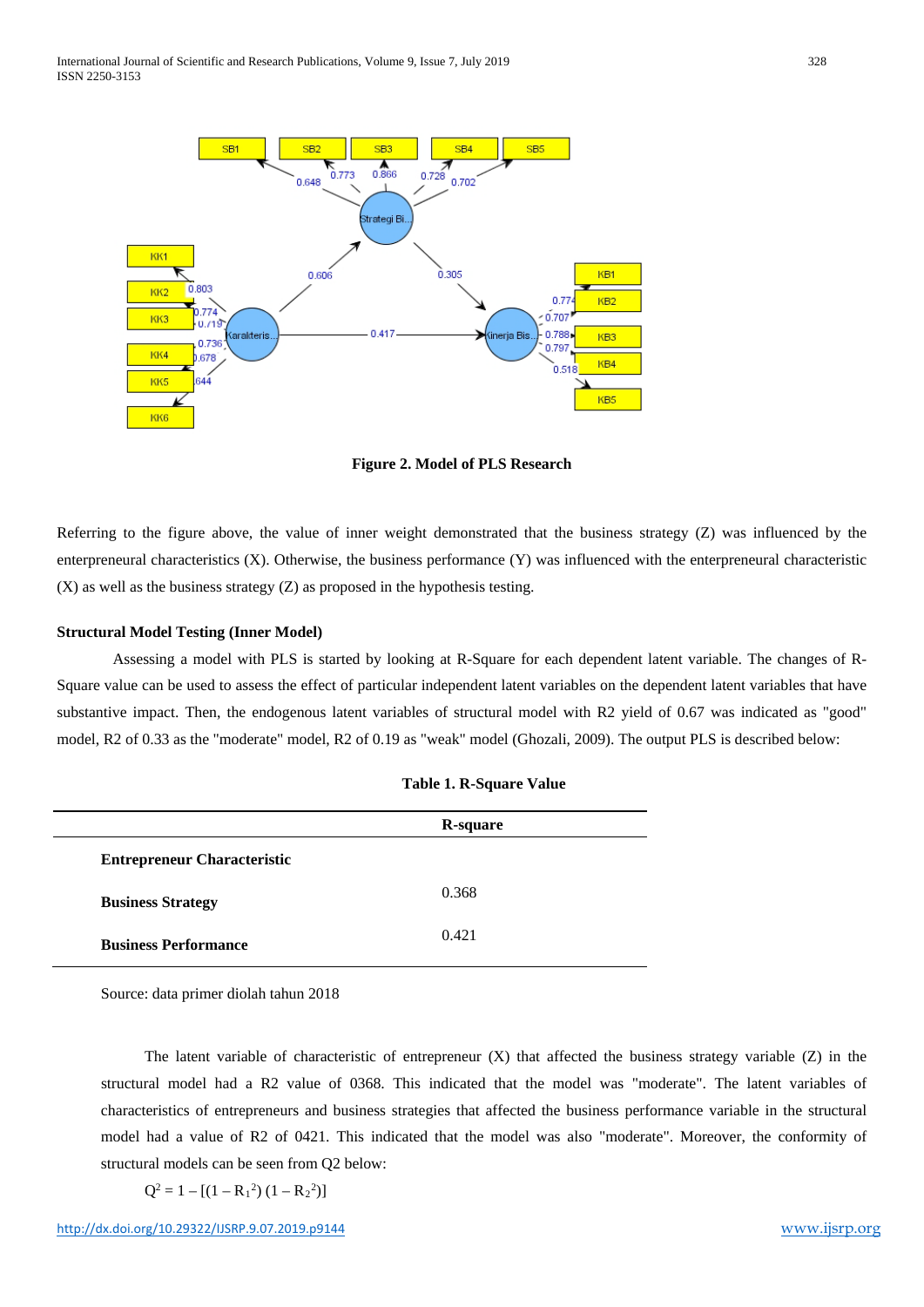$= 1 - [(1 - 0.368) (1 - 0.421)]$  $= 1 - [(0.865) (0.823)]$  $= 1 - [(0.711)]$  $= 0.289$ 

The Q2 result was 0289, so the value Q2 above zero was indicated as predictive relevance.

# **Hypothesis Testing**

|                                                                             | <b>Original sample</b><br>estimation | Mean of<br>subsamples | <b>Standard</b><br>deviation | t-<br><b>Statistic</b> |
|-----------------------------------------------------------------------------|--------------------------------------|-----------------------|------------------------------|------------------------|
| <b>Entrepreneurial</b><br>Characteristics -><br><b>Business Strategy</b>    | 0.606                                | 0.631                 | 0.067                        | 9.072                  |
| <b>Entrepreneurial</b><br>Characteristics -><br><b>Business Performance</b> | 0.417                                | 0.456                 | 0.138                        | 3.031                  |
| <b>Business Strategy -&gt;</b><br><b>Business Performance</b>               | 0.305                                | 0.303                 | 0.113                        | 2.700                  |

# **Table 2. Construction Table**

Source: Primary Data, Processed in 2018

In this study, the hypothesis test evidenced four results:

- 1. The entrepreneurial characteristics (X) had a positive effect on business performance (Y) because the T-statistical value was 9, 072 that was indicated greater than 1.96. Therefore, the hypothesis result of H1 that entrepreneurial characteristics influenced business strategy was accepted.
- 2. The entrepreneurial characteristics (X) had a positive effect on business performance (Z) because the T-statistical value was resulted 3,031. This was greater than 1.96. Thus, the hypothesis result of H2 that entrepreneurial characteristics affected business performance was declared acceptable.
- 3. The business strategy (Z) had a positive effect on business performance (Y) because the T-statistical value was 2.700 that was meant greater than 1.96. Therefore, the result of H3 hypothesis that the business strategy affected business performance was accepted.
- 4. The indirect influence can acknowledged with Sobel test. This is to test whether the relationships between variables of mediation are significantly proficient to be a mediator within the connections.

|                               |                  |          | SЕ               |          |
|-------------------------------|------------------|----------|------------------|----------|
| Path                          | $Z \leftarrow X$ | $Y < -Z$ | $Z \leftarrow X$ | $Y < -Z$ |
| $Y \leftarrow Z \leftarrow X$ | 0.606            | 0.305    | 0.795            | 0.761    |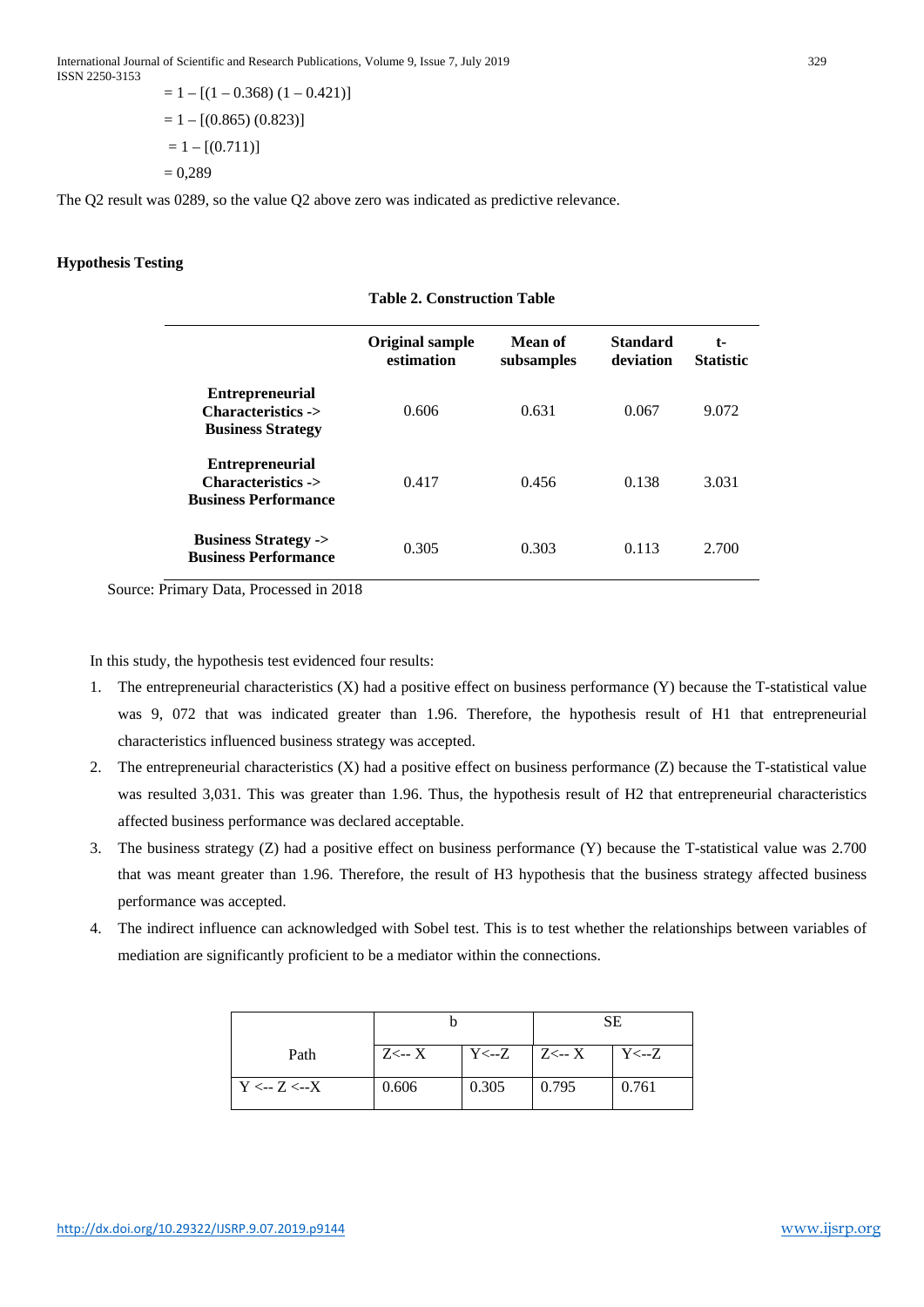

The value of T was 0.355 < 1.96 indicating that the mediation parameter was not significant. Thus, the model of indirect effect of entrepreneural characteristic on the business performance of female SMEs through business strategy was not accepted.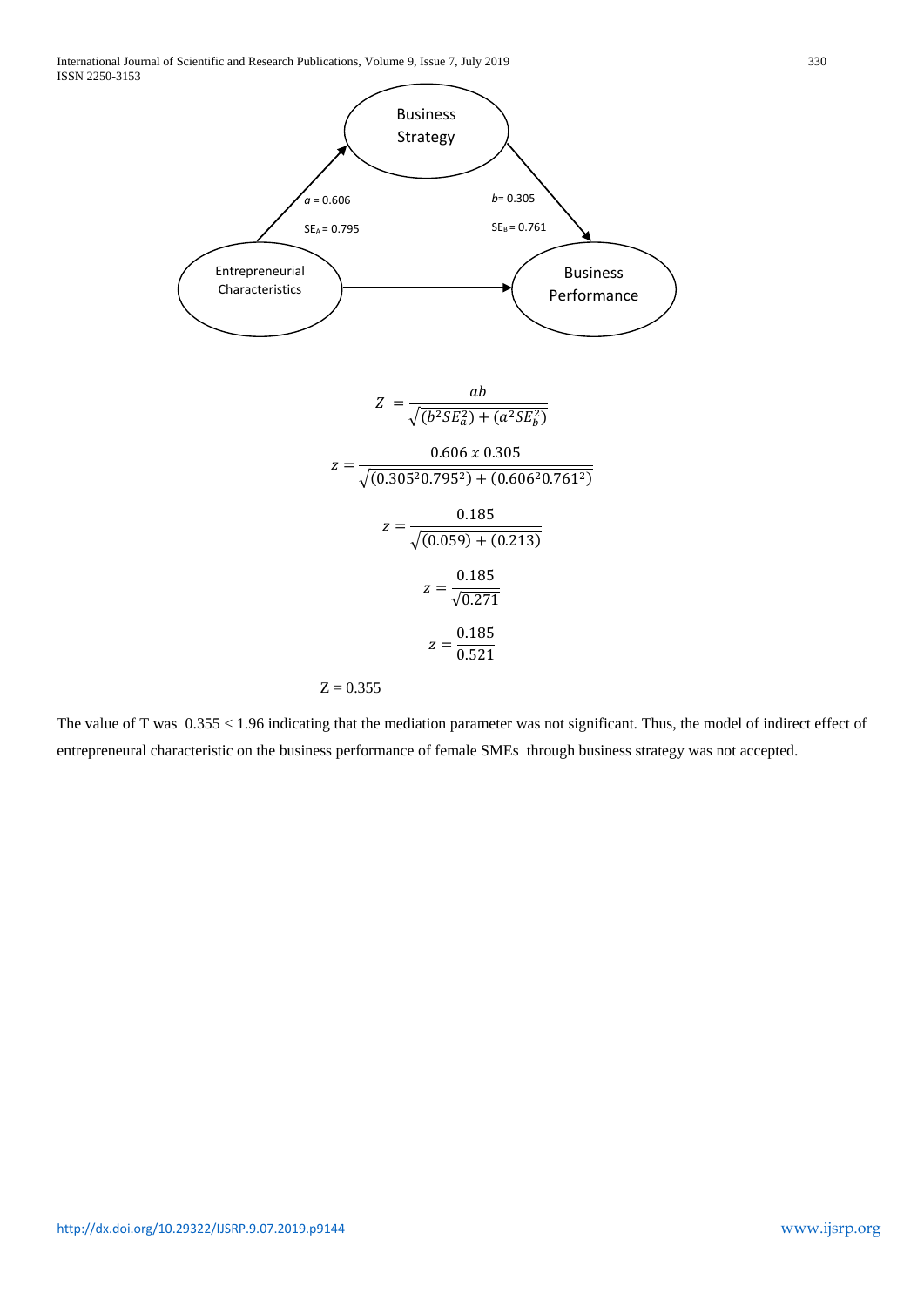### **Effect of Entrepreneurial Characteristics on Business Performance of Female SMEs**

In this study, the first hypothesis test showed that there was an effect of entrepreneurial characteristics on female entrepreneurs' performance for about 0.417. This result proved that the entrepreneurs' characteristics directly influenced their business performance. Although the influence of entrepreneurial characteristics was not great, but it could be determined as the primary capital in doing a business, particularly with business competition. Instead, the business women's characters could be formed to plan their future business. Meanwhile, the stronger entrepreneurial characteristic of SME's owners also had an impact on business performance. The characteristics of entrepreneurship were identified as the traits of small and medium business owners, including: confident, task-oriented and outcome, risk-taking, leadership, originality, and future-oriented characters. This study argues when the female entrepreneurs have confidence, so their business will highly succeed. It is necessary to run the business with an effort to develop product innovation. Indeed, the female entrepreneurs realized that the current business world had challenges; therefore, they needed to bring about an idea authenticity as well as to manage their business compassionately to achieve higher level of business performance. Such findings reinforce previous researches by Zoysa and Herath (2007), Lee and Tsang (2001), Street and Cameron (2007), Blackman (2003), Nimalathasan (2008), and Solichin (2005) of which all argue that the owner or manager is essentially the key factor in business performance.

# **Effect of Entrepreneurial Characteristics on Business Strategy of Female SMEs**

In the second hypothesis, the test indicated that there was an effect of entrepreneurial characteristics on business strategy for about 0.606. This result proved that entrepreneurial characteristics directly influenced business strategy. The female entrepreneurs had a strong belief that their executed business would have a good performance. The impact of good entrepreneurship characteristic lead for coherent business objectives to preserve customers. Then, the female entrepreneurs are able to improve their products quality as the market demands. Moreover, a marketing strategy of SMEs is generated to win a competition within target market. A competition can be wined if an enterprise is able to create competitive strategies that address for competitive advantage (Porter, 1991). Competitive strategies involve combination of business objectives that include policies as a medium to achieve business goals as well as to maintain a profitable position within an industry as the place of competition. In brief, electing appropriate strategies may derive from two factors, i.e. industrial attraction that provides long-term profit rates and relative positioning within an industry.

## **Effect of Business Strategy on Business Performance**

The hypothesis testing result presented that business strategies influenced business performance in the value of 0.303. This result indicated that business women intended to look for market opportunities by choosing a strategy that suited with their business objectives. Otherwise, SMEs businesses were not declared publicly and apparently. This study argued that the existing SME owners run their business with a flowing strategy that aimed to increase profits, growth of customer numbers, market control, capability on products development, and consumer satisfaction.

## **Indirect Effect of Entrepreneurial Characteristics on Business Performance through Business Strategy**

The Sobel test results indicated that indirect effect of entrepreneurial characteristics on business performance through a business strategy was not accepted because of T statistical < t table. This result showed that the business strategy was incapable in processing entrepreneurial characteristics and business performance of female entrepreneurs in Surabaya. In this study, the business purposes of female entrepreneurs were identified unclear so that their business strategies simply followed the market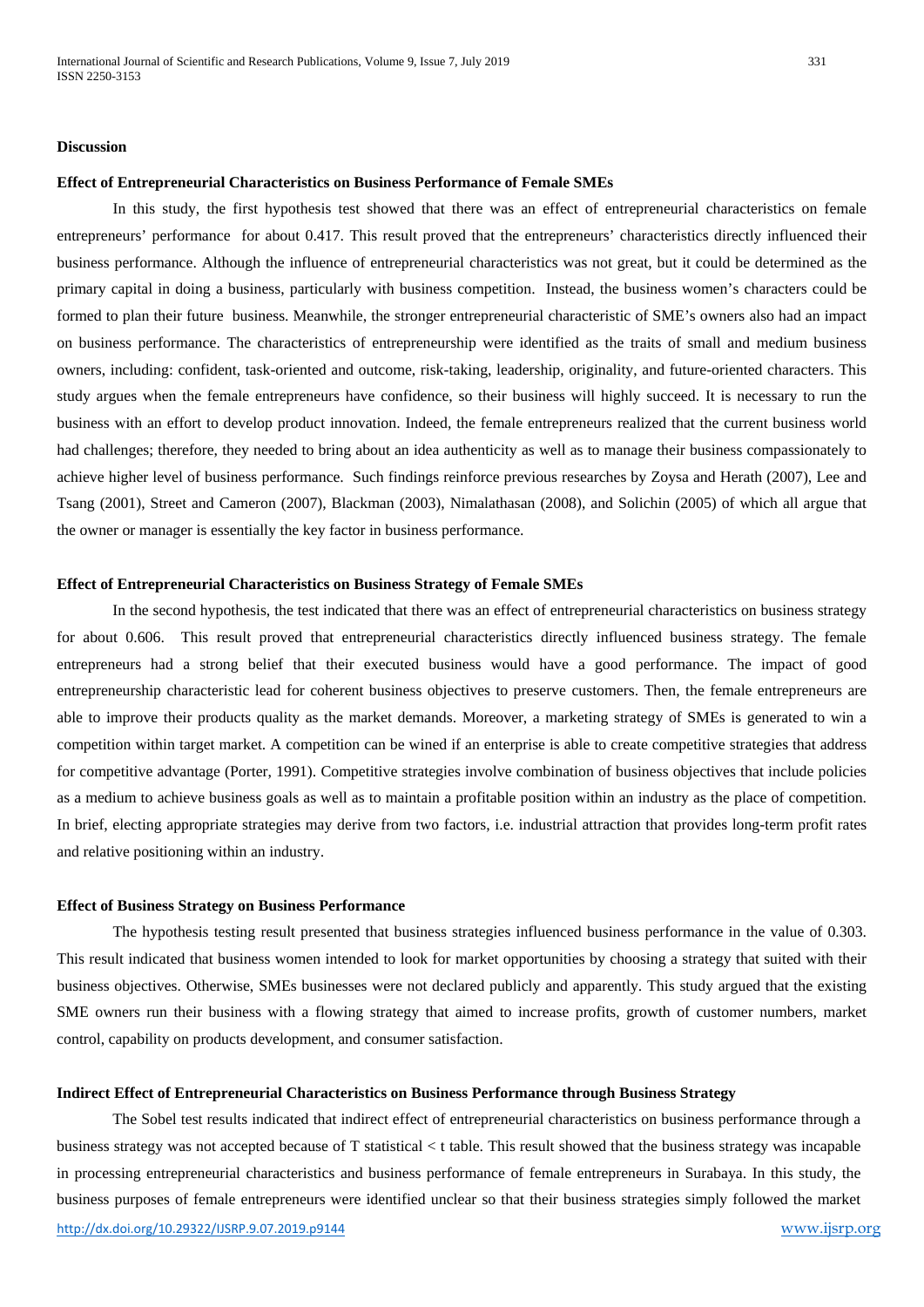environment. As the argumentation of McCarthy (2003), business strategies of SMEs are mostly informal and generated by the owners as the decision makers. Instead, Schindehutte and Morris (2001) explain that a small enterprise usually has no written statements on business strategies. Their strategies are inferred from the development patterns of owners' behavior and resources. In summary, this study found that small companies usually have no written strategies, but theirs are maintained from the enterpreneurs' behavior and resources (Boohene, et al. 2008).

# **Conclusion**

The study resulted three proposed hypotheses that were all accepted. First, the characteristic of entrepreneurs affected business strategy. Second, the characteristic of entrepreneurs affected business performance. Third, the business strategies affected the performance of female entrepreneurs. However, the business strategy was incapable to be the mediator to influence the characteristics of entrepreneurs on business performance. The results identified that entrepreneur's characters influenced the selection of women's business strategies even though the strategies were never written clearly. The business women simply run a business for only earning income and profit.

This study had several limitations that might affect interpretation of study findings. First, the samples of this study were limited to micro and small businesses located in one city. Second, this study applied only three variables being investigated. The future research is perceived to expand the coverage areas into many cities so that the research results can be generalized into larger population. The findings of this study also indicate that three variables only predict 30 percent of variances in performance. Therefore, the future studies should investigate the effects of uncertain factors to add comprehensive results gained from this study.

# **Reference**

- Ardichvili, A., R. Cardozo, 2003. A Theory of Entrepreneurial Opportunity Identification and Development. *Journal of Business Venturing*, Vol. 18, pp. 105-23.
- Bank Indonesia. 2015. Business Profile: *Usaha Mikro, Kecil dan Menengah* (UMKM; Micro Business, Small and Medium). Retrieved from www.bi.go.id on 12 October 2017
- Boohene, R., A. Sheridan,. and B. Kotey. 2008, "Gender, Personal Values, Strategies and Small Business Performance", *Equal Opportunities International,* Vol. 27 No. 3, pp. 237-257.
- Degbite, S.A.; Ilori, M.O; Irefin, I.A; Abereijo, O; Aderemi, H.O.S. 2006, Evaluation of the Impact of Entrepreneurial Characteristics on the Performance of Small Scale Manufacturing Industries in Nigeria*. Journal of Asia Entrepreneurship and Sustainability* Volume III, Issue 1
- Ghozali, I. 2005. Structural Equality Model: Concept and Application with Amos ver 5.0 Program. Semrang: Universitas Diponegoro Press.
- Laily,Nur and Wahyuni, Dewi. 2017. Teacher Performance Based on Stress and Organizational Commitment. International Journal of Scientific and Research Publications, Volume 7, Issue 12, December 192 ISSN 2250-3153
- Lee, H; Lee, J; Shim, Kwansub; Lee, H. 2016. Entrepreneurial Characteristics: a Systematic Literature Review". *PACIS 2016 Proceedings. 81.*
- Liang, K. and J. Dunn. 2010. Entrepreneurial Characteristics, Optimism, Pessimism, and Realism Correlation or Collision. *Journal of Business and Entrepreneurship,* 22 (1), 1-22.
- Li, H.; Zhang, Y; Chan, T.S. 2005. Entrepreneurial Strategy Making and Performance in China's New Technology Ventures –The Contingency Effect of Environment and Firm Competence, Strategic *Management Journal,* 16, 37-57.
- Li, X. 2009. Entrepreneurial Competencies as an Entrepreneurial Distinctive: An Examination of the Competency Approach in Defining Entrepreneurs. *Dissertations and Theses Collection.* Institutional Knowledge at Singapore Management University.